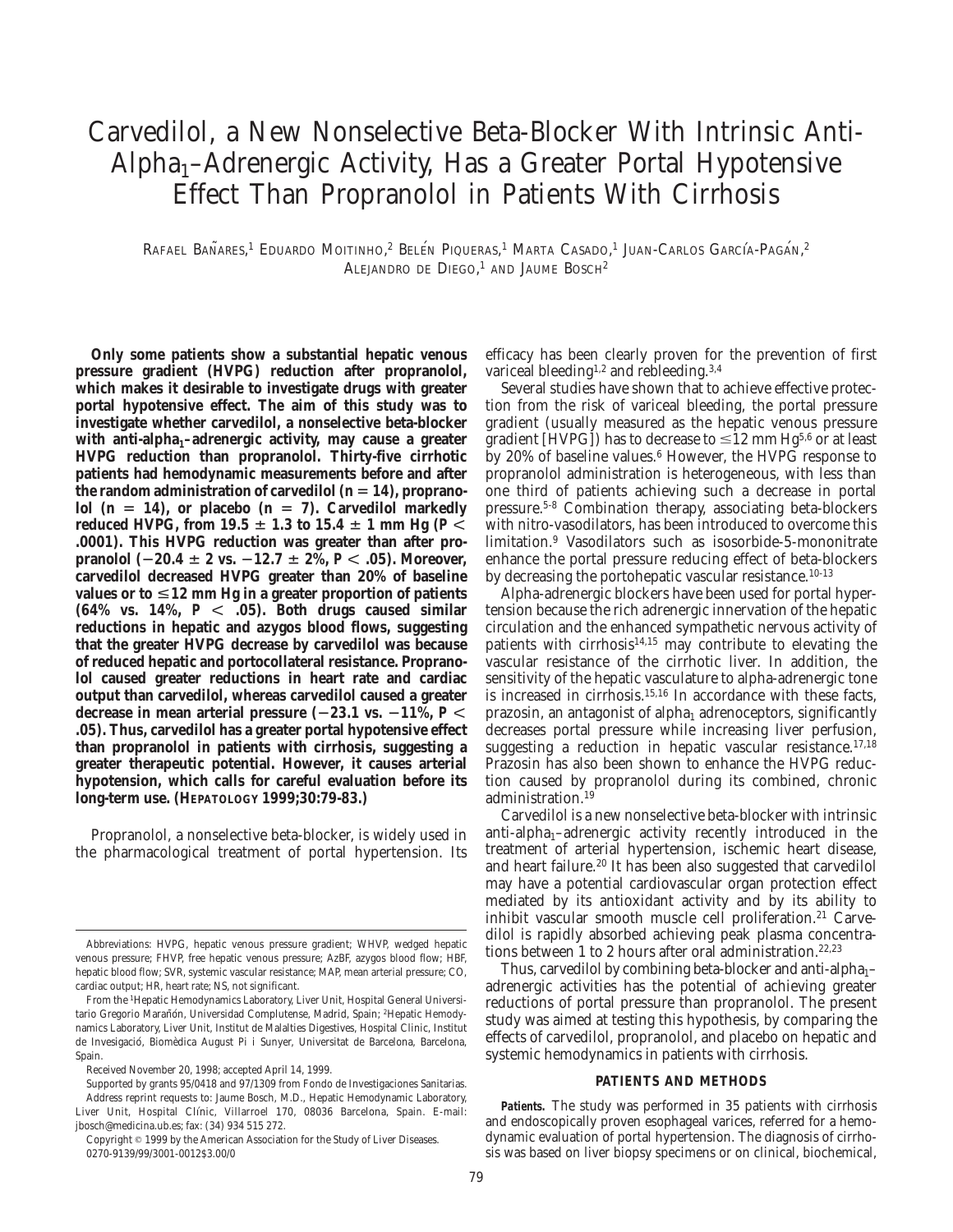and ultrasonographic findings. At the time of the study all patients were clinically stable. The study protocol was approved by the Ethical Committee of each participating hospital. All patients gave written consent to participate after a complete explanation of the purpose of the study. Twenty-three patients were men, and the mean age was  $55 \pm 9$  years. Twenty-two patients had a history of variceal bleeding and 20 had ascites. Additional clinical information on the patients studied is given in Table 1.

In addition, another group of 14 patients with cirrhosis and esophageal varices were included in a preliminary dose-finding study.

*Hemodynamic Studies.* After an overnight fast, the patients were transferred to the Hepatic Hemodynamics Laboratory. Under local anesthesia, 2 venous introducers were placed in the right femoral vein using the Seldinger technique. Under fluoroscopic control a 7F balloon-tipped catheter (MediTech Cooper Scientific Corp., Watertown, MA) was advanced into the main right hepatic vein to measure wedged and free hepatic venous pressures (WHVP and FHVP, respectively). The second introducer was used to advance first, a Swan-Ganz catheter (Abbott Laboratories, Chicago, IL) into the pulmonary artery for measurements of cardiopulmonary pressures and cardiac output, and then a continuous thermal dilution catheter (Webster Laboratories, Inc., Baldwin Park, CA) into the azygos vein for measurement of azygos blood flow (AzBF), according to previously described methods.24 All measurements were performed in triplicate, and permanent tracings were recorded on a multichannel recorder (Letica Polygraph 4006, Barcelona, Spain). A solution of indocyanine green (ICG; Pulsion Medical Systems, München, Germany) containing 2% serum albumin, was infused intravenously at a constant rate of 0.2 mg/min. After an equilibration period of at least 40 minutes, 4 separate sets of simultaneous samples of peripheral and hepatic venous blood were obtained for the measurement of hepatic blood flow (HBF) as previously described.<sup>11</sup>

Portal pressure was estimated from the HVPG as the difference between WHVP and FHVP. Mean arterial pressure was measured noninvasively with an automatic sphygmomanometer (Hewlett-Packard M1008B; Hewlett-Packard, Palo Alto, CA). Heart rate was derived from continuous electrocardiogram monitoring. Systemic vascular resistance (SVR) (dyn  $\cdot$  s  $\cdot$  cm<sup>-5</sup>) was calculated as (MAP  $RAP$ /CO  $\times$  80, in which MAP (mm Hg) is the mean arterial pressure, RAP (mm Hg) is the right atrial pressure, and CO (L/min) is the cardiac output.

*Study Protocol.* After completing baseline hemodynamic measurements, the patients randomly received carvedilol (Boehringer Mannheim, Mannheim, Germany) (25 mg orally,  $n = 14$ ), propranolol (0.15 mg/kg intravenously, followed by a continuous infusion of 0.2 mg/kg,  $n = 14$ ), or placebo ( $n = 7$ ), and the hemodynamic measurements were repeated after 1 hour. In addition, 6 patients receiving carvedilol had a second set of measurements at 2 hours.

All tracings were evaluated blindly after completing the study.

The dose of 25 mg of carvedilol was chosen according to the results of a preliminary dose-finding study performed in 14 patients. These patients had measurements of HVPG, MAP, and heart rate (HR) before and 1 hour after administration of 2 different dosages of carvedilol: 12.5 mg (n = 7) or 25 mg (n = 7). The findings of this

|  | TABLE 1. Clinical Characteristics of the Patients Studied |
|--|-----------------------------------------------------------|
|--|-----------------------------------------------------------|

|                                | Carvedilol<br>$(n = 14)$ | Propranolol<br>$(n = 14)$    | Placebo<br>$(n = 7)$ | P         |
|--------------------------------|--------------------------|------------------------------|----------------------|-----------|
| Age $(yr)^*$                   | $54.6 \pm 8.8$           | $51.4 \pm 8.5$ $57 \pm 10.8$ |                      | <b>NS</b> |
| Alcoholics (n)                 | 8                        | 8                            | 4                    | NS        |
| Previous ascites (n)           |                          | 7                            | 6                    | <b>NS</b> |
| Esophageal varices (n)         | 14                       | 14                           |                      | <b>NS</b> |
| Previous variceal bleeding (n) | 9                        | 9                            | 4                    | <b>NS</b> |
| Previous encephalopathy (n)    | 2                        | 2                            |                      | <b>NS</b> |
| Child-Pugh class (A/B/C)       | 8/4/2                    | 5/6/3                        | 0/5/2                | NS        |

 $*Mean \pm SD$ .

preliminary study (Table 2) showed that the lower dose of carvedilol (12.5 mg) significantly decreased the arterial blood pressure (although less than the 25 mg dose), but had only a mild, nonsignificant effect on HVPG. Therefore, the low dose of carvedilol appeared to have no potential for the treatment of portal hypertension.

*Statistics.* Results are reported as mean  $\pm$  SD. Statistical analysis of the results was performed using the paired Student's *t* test, to assess the significance of comparisons with baseline within each group, and the analysis of variance for comparisons between groups, using the Bonferroni correction for multiple comparisons. Significance was established at  $P < .05$ . All statistics were computed using the SPSS statistical package (SPSS, Chicago, IL).

## **RESULTS**

*Baseline Data.* All patients had severe portal hypertension, as shown by a HVPG above 12 mm Hg and by the presence of esophageal varices and other complications of portal hypertension (Table 1). The 3 groups of patients studied were similar with regards to HVPG, AzBF, CO, cardiopulmonary pressures, and clinical characteristics (Tables 1 and 3).

*Effects of Placebo Administration.* Placebo administration had no significant effects on systemic and splanchnic hemodynamics (Table 3).

*Effects of Carvedilol.* One hour after the administration of 25 mg of carvedilol there was a reduction in HVPG (from 19.5  $\pm$ 1.3 to 15.4  $\pm$  1 mm Hg; *P* < .001), because of a significant reduction in WHVP (from 29.5  $\pm$  1.5 to 25.4  $\pm$  1.4 mm Hg;  $P < .001$ ), with no changes in FHVP. In the 6 patients that had serial measurements, the decrease in HVPG was maintained after 2 hours of administration (baseline,  $17.8 \pm 2.1$ mm Hg; 1hour,  $13.6 \pm 2$  mm Hg [ $P < .01$  vs. baseline]; 2 hours,  $13.7 \pm 2$  mm Hg [not significant (NS) vs. 1 hour; *P* < .01 vs. baseline]). The decrease in HVPG induced by carvedilol was similar in Child's class A and in Child's class B/C patients  $(-19.4 \pm 6.8\% \text{ vs. } -21.8 \pm 10.6\%; \text{ NS}).$  The administration of carvedilol also caused a significant decrease in AzBF  $(-20 \pm 6\%; P = .017)$ . HBF was also reduced  $(-9.6 \pm 3.8\%; P = .05)$ .

On systemic hemodynamics, carvedilol caused a significant decrease in HR ( $-10.5 \pm 2.3\%$ ; *P* = .001), CO ( $-9.5 \pm$ 2.7%;  $P < .01$ ), and MAP (-17.2  $\pm$  2.4%;  $P < .001$ ). The reduction in MAP was associated with a significant decrease in SVR  $(-9.9 \pm 3.1\%; P < .01)$ . There were no significant changes in mean pulmonary artery pressure, pulmonary capillary pressure, and right atrial pressure (Table 2). None of our 7 patients with ascites had any deterioration of renal function on the following days, as assessed by measurements of blood urea nitrogen and plasma creatinine concentration. The decrease in HVPG showed no correlation with changes in other hemodynamic parameters.

*Effects of Propranolol.* Propranolol significantly reduced HVPG, WHVP, AzBF, HBF, HR, and CO whereas there were no significant changes in MAP. As for carvedilol, the decrease in HVPG caused by propranolol was similar in Child's class A patients  $(-11.9 \pm 8.7\%)$  compared with patients in Child's class B and C ( $-13.08 \pm 7\%$ ; NS). Propranolol significantly increased FHVP, cardiopulmonary pressures, and SVR (Table 3).

*Comparison of the Effects of Carvedilol and Propranolol.* Carvedilol caused a significantly greater reduction in HVPG than propranolol (Fig. 1). Moreover, the number of patients in whom HVPG decreased  $\geq$ 20% of the baseline values or to values  $\leq 12$  mm Hg was greater after carvedilol than after propranolol (64% vs.  $14\%$ ;  $P < .05$ ). The reduction in AzBF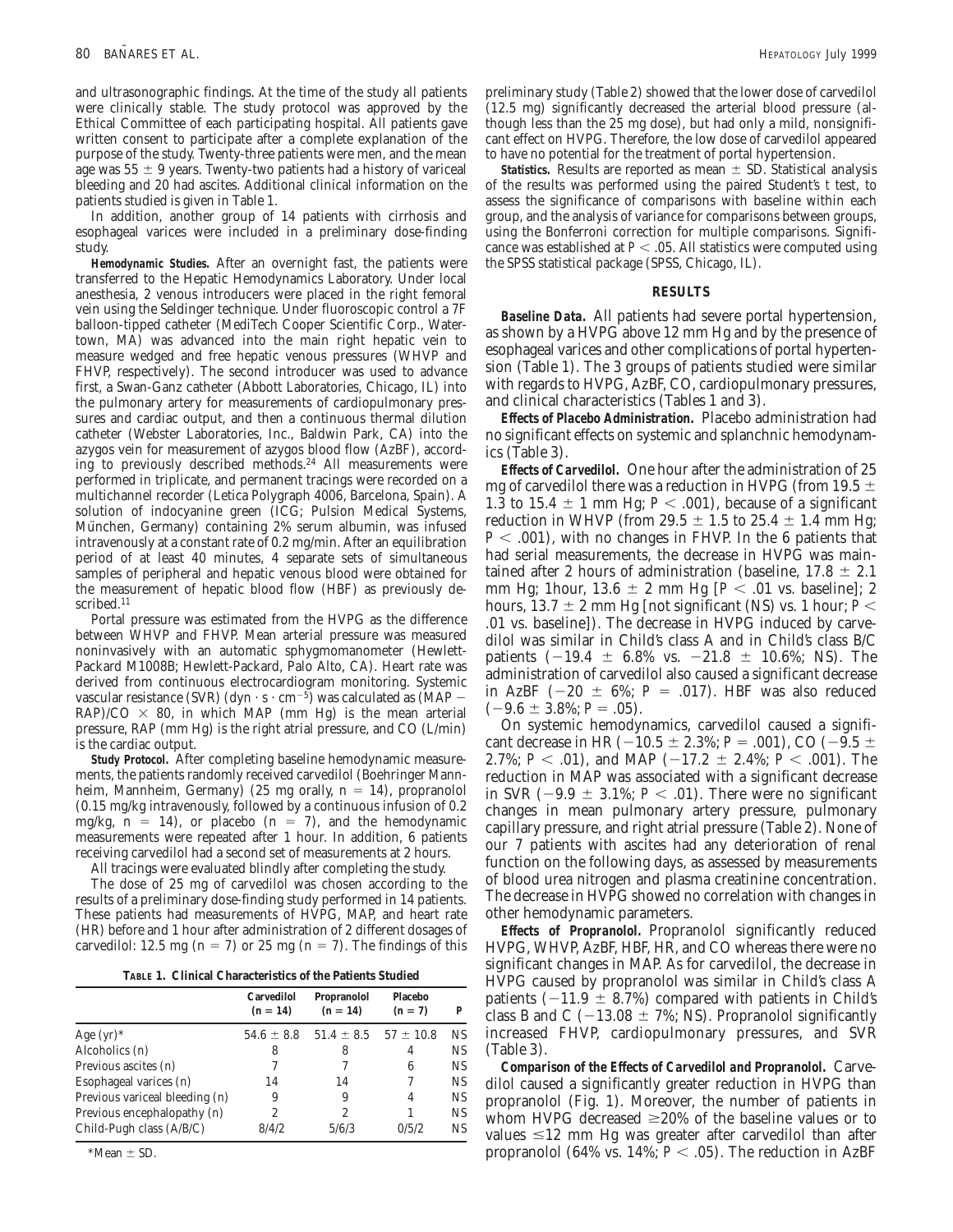| TABLE 2. Results of the Preliminary Dose-Finding Study Comparing the Effects of Two Different Doses of Carvedilol on Splanchnic and Systemic |
|----------------------------------------------------------------------------------------------------------------------------------------------|
| Hemodynamics in Patients With Cirrhosis and Portal Hypertension                                                                              |

|                    | Carvedilol 12.5 mg $(n = 7)$ |                |                |                 | Carvedilol 25 mg $(n = 7)$ |                 |  |
|--------------------|------------------------------|----------------|----------------|-----------------|----------------------------|-----------------|--|
|                    | <b>Baseline</b>              | l Hour         | % Change       | <b>Baseline</b> | 1 Hour                     | % Change        |  |
| HVPG mm Hg         | $22.2 \pm 1.2$               | $20 \pm 1$     | $-7.8 \pm 4.4$ | $19.4 \pm 1.6$  | $15.2 \pm 1.2^*$           | $-20.8 \pm 3.8$ |  |
| MAP mm Hg          | $82.1 \pm 3.3$               | $75 \pm 3.4$ † | $-8.2 \pm 3.8$ | $89 \pm 4.2$    | $71.8 \pm 5.6^*$           | $-19.8 \pm 3.4$ |  |
| HR (beats per min) | $83.4 \pm 3.8$               | $77.4 \pm 4.1$ | $-6.7 \pm 4.4$ | $74.6 \pm 2.8$  | $67.1 \pm 2.6^*$           | $-9.9 \pm 4.5$  |  |

 $*P < .05$  vs. baseline.

 $\dagger P = .07$  vs. baseline.

and in HBF caused by propranolol was slightly greater than that caused by carvedilol, but the difference was not significant (AzBF,  $-27.1 \pm 9.6\%$  vs.  $-19.7 \pm 5.9\%$ , NS; HBF,  $-14.1 \pm 5.4\%$  vs.  $-10.4 \pm 4.5\%$ , NS).

In the systemic circulation propranolol caused greater reductions in HR and CO than carvedilol  $(-16.7 \pm 1.7\%)$  vs.  $-10.5 \pm 2.3\%$ , *P* < .05; and  $-22.4 \pm 2.3\%$  vs.  $-9.5 \pm 2.7\%$ ,  $P < .05$ , respectively), whereas carvedilol caused a more pronounced decrease in MAP than propranolol ( $-17.2 \pm$ 2.4% vs.  $-3.4 \pm 2.3$ %; *P* < .01) (Fig. 2). Peripheral resistance increased after propranolol but decreased after carvedilol  $(23.1 \pm 6.9\% \text{ vs. } -10.7 \pm 13.1\%; P < .05).$ 

### **DISCUSSION**

The results of the present study show that the acute administration of carvedilol induces a marked decrease in the HVPG of patients with cirrhosis and esophageal varices. It is important to remark that the magnitude of the reduction in portal pressure caused by carvedilol was more pronounced than that achieved after the administration of propranolol. Indeed, a decrease in HVPG greater than 20% of baseline values or below 12 mm Hg, which represents a clinically significant decrease in portal pressure, $5,19$  was obtained in a much higher (4-fold) proportion of patients after carvedilol administration than after propranolol. This suggests that carvedilol has a greater therapeutic potential than propranolol in the prevention of variceal hemorrhage in patients with cirrhosis. However, the greater portal hypotensive effect of carvedilol was accompanied by a more pronounced effect lowering the MAP than that caused by propranolol, which is a matter of concern in patients with cirrhosis.<sup>25</sup>

The dose of 25 mg of carvedilol was chosen after a

preliminary dose-finding study showed that a lower dose of carvedilol (12.5 mg) still significantly decreased the arterial pressure (although less than the 25-mg dose) but had only a mild, nonsignificant effect on HVPG. Therefore, halving the dose of carvedilol neither maintained its beneficial effect reducing the HVPG nor prevented the adverse effect on arterial pressure. Based on these findings, we chose the 25-mg dose for the study.

These hemodynamic effects of carvedilol in patients with cirrhosis are not unexpected, because they reflect its pharmacological properties of being a nonselective beta-blocker with  $intrinsic$  anti-alpha<sub>1</sub>–adrenergic activity. The beta-blocking effects of carvedilol on systemic and splanchnic hemodynamics are responsible for the significant decrease in HR and CO, as well as for the reduction of portocollateral blood flow (AzBF) and HBF. However, the effects of carvedilol on the HR and CO were significantly less pronounced than those caused by propranolol, indicating that carvedilol induced less pronounced beta<sub>1</sub>-blockade. The effects of carvedilol and propranolol on AzBF exceeded those on CO and HR, suggesting that splanchnic vasoconstriction, due in part to beta<sub>2</sub>adrenergic blockade, contributed to the similar reduction in AzBF caused by these agents.<sup>7,26</sup> Thus, despite a clearly lower  $beta_1$ -blocking activity, carvedilol appears to exert a similar  $beta_2$ -blockade to propranolol. This is also suggested by the similar effect of both drugs on HBF.

As already stated, the more salient finding of our study is the demonstration that the acute administration of carvedilol causes a greater reduction in portal pressure than propranolol. Such a greater portal hypotensive effect of carvedilol with similar or less marked effects on cardiac index and splanchnic blood flows (evaluated by measurements of HBF and AzBF) is

|                                                        | Placebo $(n = 7)$ |                 | Carvedilol ( $n = 14$ ) |                              | Propranolol ( $n = 14$ ) |                  |
|--------------------------------------------------------|-------------------|-----------------|-------------------------|------------------------------|--------------------------|------------------|
|                                                        | <b>Baseline</b>   | 1 Hour          | <b>Baseline</b>         | 1 Hour                       | <b>Baseline</b>          | 1 Hour           |
| WHVP (mm Hg)                                           | $29.6 \pm 1.8$    | $29.5 \pm 1.5$  | $29.5 \pm 1.5$          | $25.4 \pm 1.4^*$             | $29.8 \pm 1.3$           | $28.4 \pm 1.2^*$ |
| FHVP (mm Hg)                                           | $9.6 \pm 0.8$     | $9.6 \pm 1$     | $9.9 \pm 1.1$           | $9.9 \pm 0.9$                | $9.4 \pm 0.9$            | $10.7 \pm 1^*$   |
| $HVPG$ (mm $Hg$ )                                      | $19.9 \pm 1.7$    | $19.9 \pm 1.6$  | $19.5 \pm 1.3$          | $15.4 \pm 1^*$               | $20.4 \pm 1.1$           | $17.7 \pm 0.8^*$ |
| $AzBF$ (mL/m)                                          | $572 \pm 77$      | $593 \pm 107$   | $736 \pm 112$           | $540 \pm 65^*$               | $557 \pm 60$             | $425 \pm 62^*$   |
| $HBF$ (L/m)                                            | $1.52 \pm 0.21$   | $1.45 \pm 0.33$ | $1.35 \pm 0.21$         | $1.21 \pm 0.19$ <sup>†</sup> | $1.42 \pm 0.12$          | $1.22 \pm 0.11*$ |
| $MAP$ (mm $Hg$ )                                       | $76 \pm 3.4$      | $75 \pm 3.4$    | $89 \pm 4$              | $73 \pm 3^*$                 | $87 \pm 3$               | $83 \pm 3$       |
| HR (beats/min)                                         | $69 \pm 3$        | $67 \pm 3$      | $76 \pm 3.4$            | $68 \pm 2.3^*$               | $80 \pm 3$               | $67 \pm 3*$      |
| CO (L/m)                                               | $6.8 \pm 0.4$     | $6.9 \pm 0.3$   | $7.4 \pm 0.4$           | $6.6 \pm 0.4*$               | $8.6 \pm 0.5$            | $6.6 \pm 0.4*$   |
| $MPAP$ (mm $Hg$ )                                      | $15.7 \pm 1.4$    | $17 \pm 1.7$    | $13.2 \pm 1.2$          | $13.9 \pm 1.1$               | $16.4 \pm 1.2$           | $18.3 \pm 1^*$   |
| $WPAP$ (mm $Hg$ )                                      | $9.2 \pm 1.2$     | $9.9 \pm 1.5$   | $8.1 \pm 1.3$           | $8.8 \pm 0.8$                | $10.6 \pm 1.1$           | $13.2 \pm 1.2^*$ |
| $RAP$ (mm $Hg$ )                                       | $5.7 \pm 0.9$     | $6.8 \pm 1.1$   | $4.6 \pm 1$             | $5.5 \pm 1$                  | $6.2 \pm 1$              | $8.3 \pm 1*$     |
| SVR $(\text{dyn} \cdot \text{s} \cdot \text{cm}^{-5})$ | $855 \pm 76$      | $806 \pm 51$    | $938 \pm 51$            | $845 \pm 54*$                | $797 \pm 86$             | $962 \pm 130*$   |

**TABLE 3. Splanchnic and Systemic Hemodynamics at Baseline and After the Administration of Placebo, Carvedilol, or Propranolol**

 $*P < .05$  vs. baseline.

 $\dagger P = .05$  vs. baseline.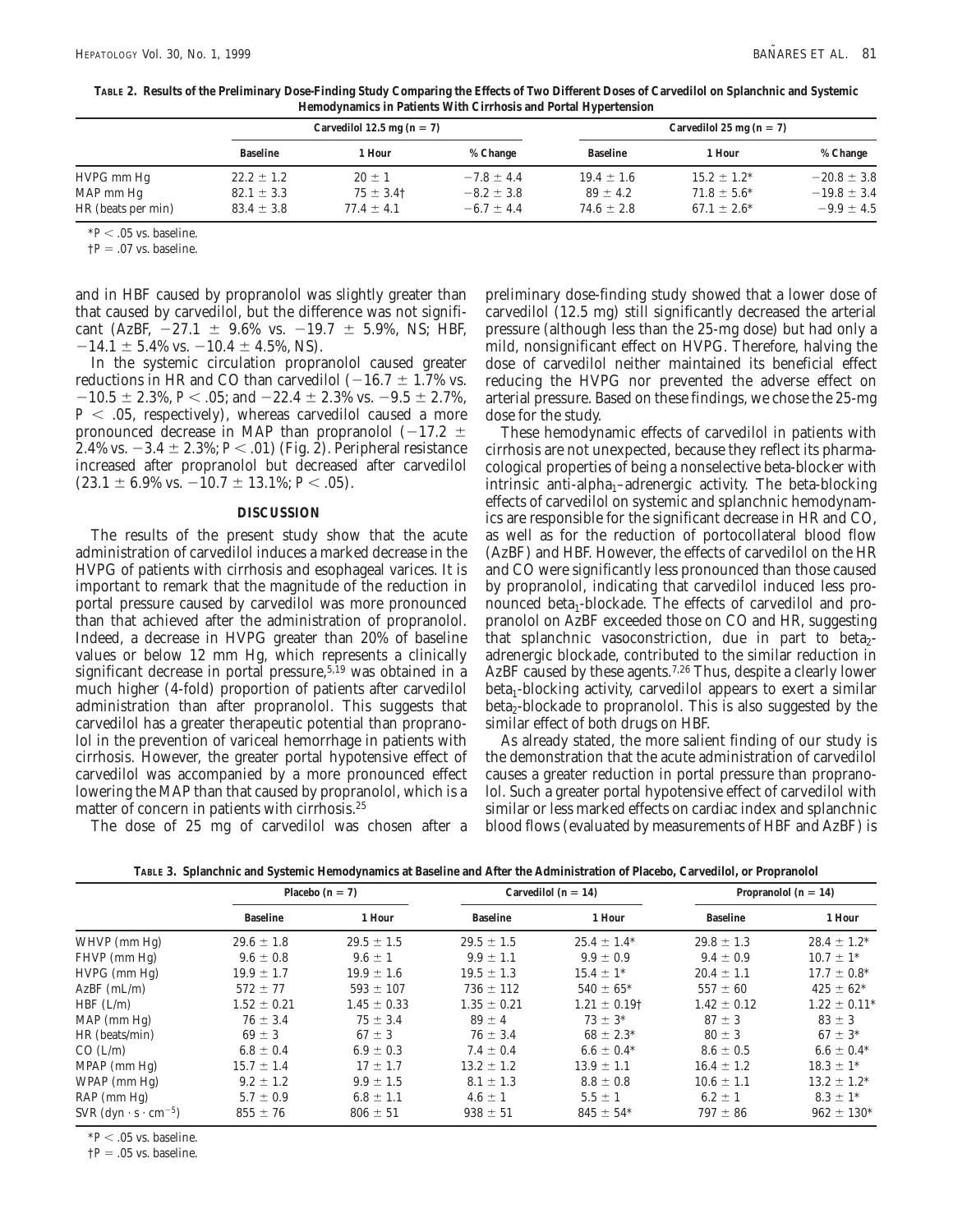

FIG. 1. Comparison of the effects of carvedilol  $(\blacksquare)$ , propranolol  $(\blacksquare)$ , and placebo  $(\square)$  on splanchnic hemodynamics. \*Significantly different from propranolol. #Significantly different from placebo.

compatible with an effect of carvedilol lowering hepatic and portocollateral resistance because of its anti-alpha<sub>1</sub>–adrenergic activity. This fact is well in accordance with our previous studies suggesting the possibility of decreasing the hepatic vascular resistance in patients with cirrhosis by the administration of alpha adrenergic blocking agents like clonidine27 or  $prazosin<sup>17,18</sup>$  alone or associated with propranolol.<sup>19</sup> In that regard, carvedilol would combine in a single molecule the effects that can be achieved by 2 drug combinations: propranolol plus isosorbide mononitrate<sup>12,13</sup> or, even more closely, those of propranolol plus prazosin.19

The major caution when considering the use of carvedilol is its systemic vasodilatory effect, responsible for the significant decreases of MAP and SVR. These effects represent a potential problem for the use of this drug for long-term therapy in patients with cirrhosis. Indeed, several studies have shown that in these patients, especially in those with ascites, the use of vasodilators may enhance the activation of the endogenous vasoactive systems that prompt sodium and water retention, plasma volume expansion, and reduction of



FIG. 2. Comparison of the effects of carvedilol  $(\blacksquare)$ , propranolol  $(\blacksquare)$ , and placebo  $(\square)$  on systemic hemodynamics. \*Significantly different from propranolol and placebo.

glomerular filtration rate.18,19,25,26,28,29 However, previous studies have shown that the combination of isosorbide-5 mononitrate<sup>30</sup> or prazosin<sup>19</sup> with propranolol is safer than the isolated administration of isosorbide-5-mononitrate<sup>28</sup> or  $prazosin<sup>18,19</sup>$  in terms of preventing the activation of the endogenous vasoactive systems and causing side effects on renal function. This decreased renal toxicity of prazosin when combined with propranolol has been related to the suppression of renin release induced by beta-blockade, an effect that has also been shown with carvedilol.<sup>31,32</sup> It is possible that carvedilol administration, which combines alpha- and betablocking activities, may have a profile of effects similar to that of the association of propranolol and prazosin and is therefore not likely to cause as many adverse effects as it has been documented with the isolated administration of prazosin.<sup>17,18</sup> Actually, the acute administration of carvedilol did not decrease the renal blood flow in patients with cirrhosis.<sup>33</sup>

On the other hand, carvedilol has been extensively used in other clinical settings associated with sodium retention, as in chronic heart failure, without being associated with renal failure or with a worsening of the sodium retention.<sup>34,35</sup> On the contrary, carvedilol has been found to have a beneficial effect on survival in these patients.34,35 Nevertheless, the possibility that carvedilol may exert adverse effects on renal function and sodium retention should be considered in the studies assessing its prolonged administration in patients with cirrhosis, which should be done preferably in nonascitic patients. Despite this inconvenience, the pronounced portal hypotensive effect of carvedilol calls for further careful investigations evaluating its long-term efficacy reducing portal pressure and its side effects in patients with cirrhosis and portal hypertension. When considering the long-term administration of carvedilol in patients with cirrhosis, it is strongly advised to progressively adjust the dose over a careful titration period, starting with doses as low as 3.125 mg twice daily, as it has been recently recommended for heart failure patients.36

In conclusion, our study shows that carvedilol has a greater portal hypotensive effect than propranolol in patients with cirrhosis, suggesting a therapeutic potential. These findings provide the rationale for designing long-term administration studies to test whether the beneficial effect of a marked reduction in portal pressure is not outweighed by adverse effects on renal function and endogenous vasoactive systems due to arterial hypotension.

### **REFERENCES**

- 1. Poynard T, Calès P, Pasta L, Ideo G, Pascal JP, Pagliaro L, Lebrec D, et al. Beta-adrenergic antagonists drugs in the prevention of gastrointestinal bleeding in patients with cirrhosis and esophageal varices. N Engl J Med 1991;324:1532-1538.
- 2. Conn HO, Grace ND, Bosch J, Groszmann RJ, Rodés J, Wright SC, Matloff DS, et al. Propranolol in the prevention of the first hemorrhage from esophagogastric varices: a multicenter, randomized, clinical trial. HEPATOLOGY 1990;13:902-912.
- 3. D'Amico G, Pagliaro L, Bosch J. The treatment of portal hypertension: a meta-analytic review. HEPATOLOGY 1995;22:332-354.
- 4. Bernard B, Lebrec D, Mathurin P, Opolon P, Poynard T. Beta-adrenergic antagonists in the prevention of gastrointestinal rebleeding in patients with cirrhosis: a meta-analysis. HEPATOLOGY 1997;25:63-70.
- 5. Groszmann RJ, Bosch J, Grace ND, Conn HO, García-Tsao G, Navasa M, Alberts J, et al. Hemodynamic events in a prospective randomized trial of propranolol versus placebo in the prevention of a first variceal hemorrhage. Gastroenterology 1990;99:1401-1407.
- 6. Feu F, García-Pagán JC, Bosch J, Luca A, Terés J, Escorsell A, Rodés J. Relation between portal pressure response to pharmacotherapy and risk